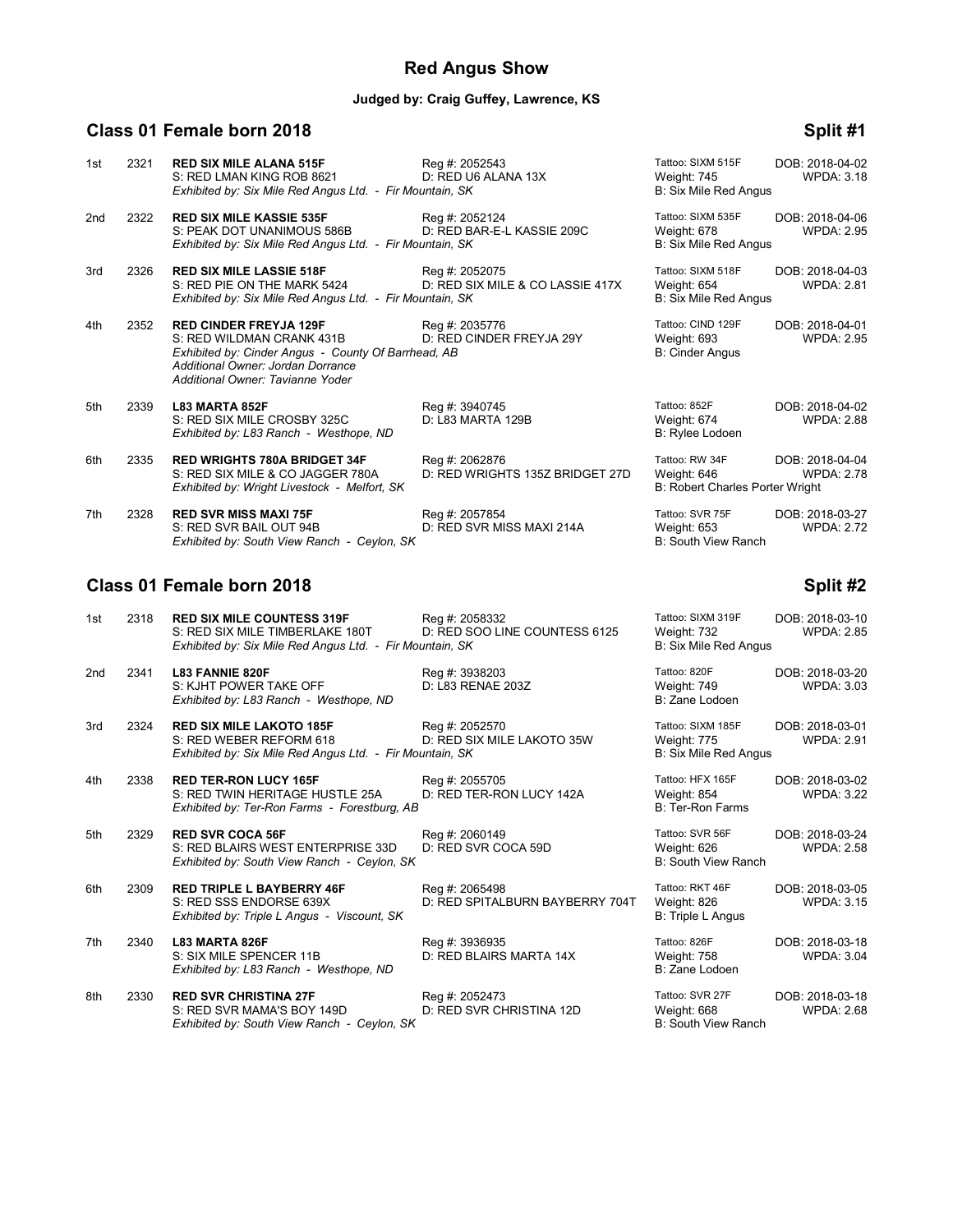#### **Class 01 Female born 2018 Split #3**

| 1st             | 2317 | <b>RED SIX MILE MS HAMILEE 128F</b><br>S: RED SIX MILE HIGH CALIBER 177C<br>Exhibited by: Six Mile Red Angus Ltd. - Fir Mountain, SK                       | Reg #: 2041640<br>D: RED BAR-E-L HAMILEE 248X   | Tattoo: SIXM 128F<br>Weight: 782<br>B: Six Mile Red Angus        | DOB: 2018-02-25<br><b>WPDA: 2.90</b> |
|-----------------|------|------------------------------------------------------------------------------------------------------------------------------------------------------------|-------------------------------------------------|------------------------------------------------------------------|--------------------------------------|
| 2 <sub>nd</sub> | 2320 | <b>RED SIX MILE MS PATHY 115F</b><br>S: RED SIX MILE DEEP IMPACT 38D<br>Exhibited by: Six Mile Red Angus Ltd. - Fir Mountain, SK                           | Reg #: 2052140<br>D: RED SIX MILE MS PATHY 396Y | Tattoo: SIXM 115F<br>Weight: 767<br><b>B: Six Mile Red Angus</b> | DOB: 2018-02-24<br><b>WPDA: 2.83</b> |
| 3rd             | 2316 | <b>RED SIX MILE BLOCKANA 76F</b><br>S: PEAK DOT UNANIMOUS 586B<br>Exhibited by: Six Mile Red Angus Ltd. - Fir Mountain, SK                                 | Reg #: 2041868<br>D: RED SIX MILE BLOCKANA 365C | Tattoo: SIXM 76F<br>Weight: 773<br><b>B: Six Mile Red Angus</b>  | DOB: 2018-02-19<br><b>WPDA: 2.80</b> |
| 4th             | 2350 | <b>RED WILBAR SOXRO 87F</b><br>S: RED DKF RAZOR 55C<br>Exhibited by: Wilbar Cattle Co - Dundurn, SK<br>Additional Owner: Owen Willms                       | Reg #: 2054895<br>D: RED WILBAR SOXRO 897Z      | Tattoo: WJD 87F<br>Weight: 750<br><b>B: Wilbar Cattle Co</b>     | DOB: 2018-02-27<br><b>WPDA: 2.80</b> |
| 5th             | 2308 | <b>RED DOUBLE B PRISCILLA 3F</b><br>S: RED SOO LINE POWER EYE 161X<br>Exhibited by: Double B Angus - McLean, SK                                            | Reg #: 2039825<br>D: RED BLAIRS PRICILLA 44Z    | Tattoo: BAX 3F<br>Weight: 781<br><b>B: Baxter Blair</b>          | DOB: 2018-02-26<br><b>WPDA: 2.90</b> |
| 6th             | 2310 | <b>RED WRIGHTS TRIPLE L PRIDE 69F</b><br>S: RED TRIPLE L ENDORSE 20C<br>Exhibited by: Triple L Angus - Viscount, SK<br>Additional Owner: Wrights Livestock | Reg #: 2060898<br>D: RED LON OF TWO M 13W       | Tattoo: RKJ 69F<br>Weight: 886<br><b>B: Wrights Triple L</b>     | DOB: 2018-02-19<br><b>WPDA: 3.21</b> |
|                 |      | Class 01 Female born 2018                                                                                                                                  |                                                 |                                                                  | Split #4                             |
|                 |      |                                                                                                                                                            |                                                 |                                                                  |                                      |

1st 2319 **RED SIX MILE COUNTESS 67F** Reg #: 2041866 Reg and the Tattoo: SIXM 67F DOB: 2018-02-18<br>S: RED WEBER REFORM 618 D: RED SIX MILE COUNTESS 108C Weight: 738 WPDA: 2.66 D: RED SIX MILE COUNTESS 108C *Exhibited by: Six Mile Red Angus Ltd. - Fir Mountain, SK* B: Six Mile Red Angus 2nd 2344 **RED HALL'S MS THOR 825F** Reg #: 2043151 Tattoo: BPH 825F DOB: 2018-02-08 S: RED NORTHLINE GFA CRUSH 16B D: RED GJP 370X MS THOR 25C Weight: 826<br>Exhibited by: Hall's Cattle Co - Craven, SK B: 2.888 B: Hall's Cattle Co *Exhibited by: Hall's Cattle Co - Craven, SK* 

3rd 2312 **RED COCKBURN CORA 8070** Reg #: 2064976 Tattoo: CWJ 8070F DOB: 2018-02-17<br>S: RED COCKBURN HEAVY DUTY 518C D: RED COCKBURN CORA 208Z Weight: 708 WPDA: 2.55 S: RED COCKBURN HEAVY DUTY 518C D: RED COCKBURN CORA 208Z Weight: 708<br>
Exhibited by: Cockburn Red Angus - Briercrest, SK **Exhibited by: Cockburn Red Angus - Briercrest, SK** 

- 4th 2313 **RED COCKBURN BOOT JACK 8043** Reg #: 2066527 Tattoo: CWJ 8043F DOB: 2018-02-09<br>S: RED CSF RED ZONE 1C D: RED COCKBURN BOOT JACK 538X Weight: 660 WPDA: 2.31 D: RED COCKBURN BOOT JACK 538X Weight: 660<br>It, SK B: Ward Cockburn *Exhibited by: Cockburn Red Angus - Briercrest, SK* 
	- 2323 **RED SIX MILE LARKISA 46F** Reg #: 2041862 Tattoo: SIXM 46F DOB: 2018-02-15<br>S: RED SIX MILE HIGH CALIBER 177C D: RED SIX MILE LARKISA 56D Weight: 753 WPDA: 2.69 S: RED SIX MILE HIGH CALIBER 177C D: RED SIX MILE LARKISA 56D Weight: 753 Weight: 753 Exhibited by: Six Mile Red Angus Ltd. - Fir Mountain, SK *Exhibited by: Six Mile Red Angus Ltd. - Fir Mountain, SK*
	- 2332 **RED NU-HORIZON BRANDINA 8030F** Reg #: 2044792 Tattoo: TK 8030F DOB: 2018-02-08<br>S: RED BLAIRSWEST POWER UP 1B D: RED DIMLER BRANDINA 73S Weight: 808 WPDA: 2.82 S: RED BLAIRSWEST POWER UP 1B D: RED DIMLER BRANDINA 73S Weight: 808<br>
	Exhibited by: Nu-Horizon Angus - Lipton, SK **Exhibited by: Nu-Horizon Angus - Lipton, SK**

### **Class 01 Female born 2018 Split #5** Split #5

| 1st             | 2315 | <b>RED MAR MAC BONITA 27F</b><br>S: RED CHOPPER K CAPACITY 308B<br>Exhibited by: Mar Mac Farms - Brandon, MB            | Reg #: 2040498<br>D: RED BRYLOR BONITA 65X      | Tattoo: KOF 27F<br>Weight: 887<br>B: Mar Mac Farms          | DOB: 2018-01-27<br><b>WPDA: 2.97</b> |
|-----------------|------|-------------------------------------------------------------------------------------------------------------------------|-------------------------------------------------|-------------------------------------------------------------|--------------------------------------|
| 2 <sub>nd</sub> | 2334 | <b>RED WRIGHTS 102B FAYE 14F</b><br>S: RED LAZY MC BENELLI 102B<br>Exhibited by: Wright Livestock - Melfort, SK         | Reg #: 2053097<br>D: RED WRIGHTS 826W FAYE 48Y  | Tattoo: JKK 14F<br>Weight: 990<br>B: Jim & Kathy Wright     | DOB: 2018-01-24<br><b>WPDA: 3.28</b> |
| 3rd             | 2337 | <b>RED WRIGHTS 505C COUNTESS 18F</b><br>S: RED SIX MILE CUSTOM MADE 505C<br>Exhibited by: Wright West - Meadow Lake, SK | Reg #: 2052600<br>D: RED WRAZ COUNTESS 108A     | Tattoo: WRA 18F<br>Weight: 976<br>B: Jim Wright             | DOB: 2018-01-27<br><b>WPDA: 3.26</b> |
| 4th             | 2314 | <b>RED MAR MAC KURUBA 32F</b><br>S: RED LAZY MC BENELLI 102B<br>Exhibited by: Mar Mac Farms - Brandon, MB               | Reg #: 2034163<br>D: RED LUCKY 7 KURUBA 217Z    | Tattoo: KOF 32F<br>Weight: 884<br><b>B: Mar Mac Farms</b>   | DOB: 2018-01-29<br><b>WPDA: 2.98</b> |
| 5th             | 2311 | <b>RED COCKBURN ABIGAIL 8003</b><br>S: RED PIE SPECIALIST 430<br>Exhibited by: Cockburn Red Angus - Briercrest, SK      | Reg #: 2064970<br>D: RED COCKBURN ABIGAIL 405B  | Tattoo: CWJ 8003F<br>Weight: 823<br><b>B: Ward Cockburn</b> | DOB: 2018-01-30<br><b>WPDA: 2.78</b> |
| 6th             | 2333 | <b>RED NU-HORIZON FOXY LADY 8017F</b><br>S: RED AHL FLASHBACK 446B<br>Exhibited by: Nu-Horizon Angus - Lipton, SK       | Reg #: 2061009<br>D: RED LAZY MC FOXY LADY 110T | Tattoo: TK 8017F<br>Weight: 705<br>B: Dave & Rhonda Bablitz | DOB: 2018-01-26<br><b>WPDA: 2.35</b> |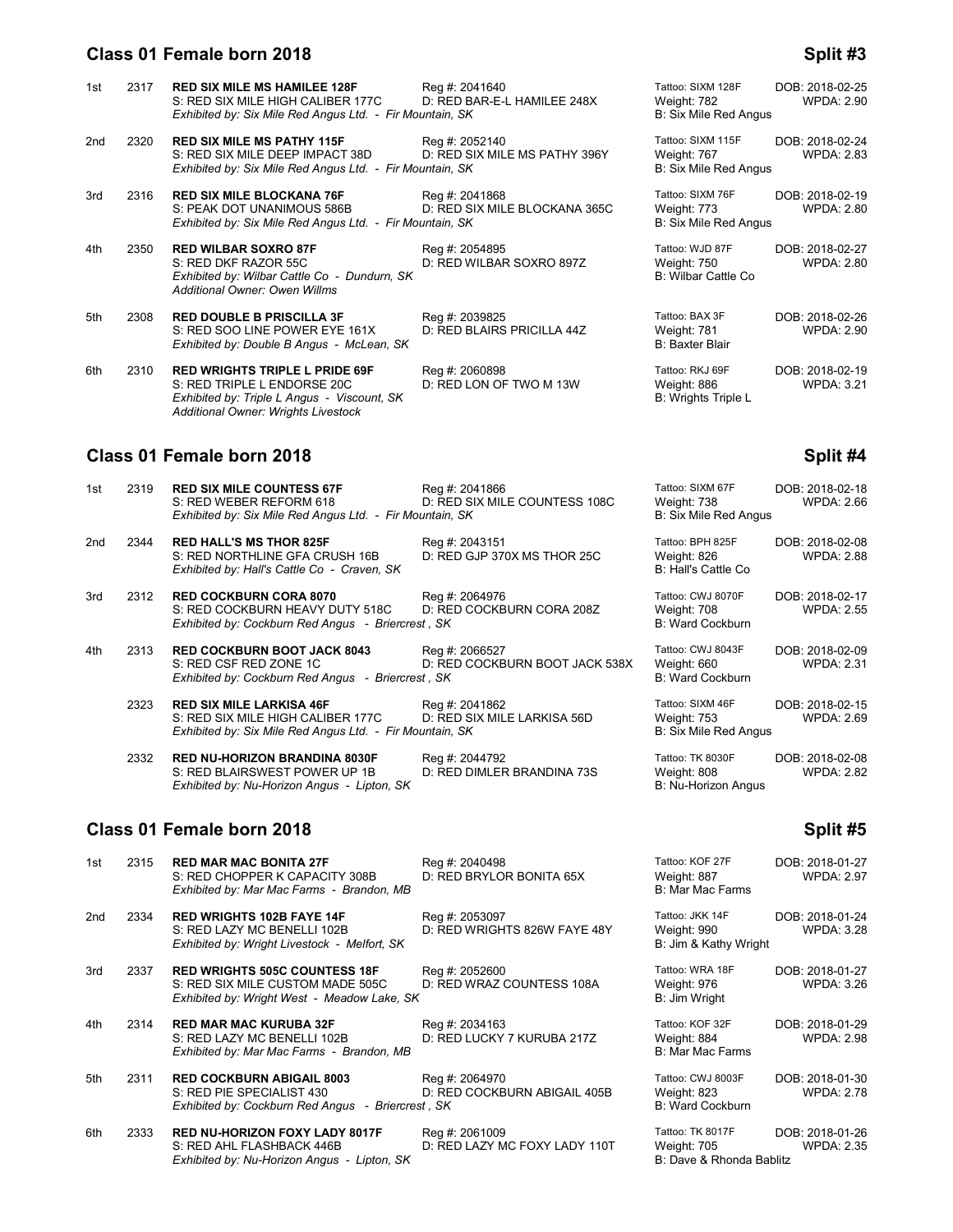| 2351 | <b>RED CINDER HEATHER 701F</b>                      | Reg #: 2040091         | Tattoo: CIND 701F | DOB: 2018-01-27   |
|------|-----------------------------------------------------|------------------------|-------------------|-------------------|
|      | S: RED CINDER RICOCHET 18C                          | D: CINDER HEATHER 601Z | Weight: 823       | <b>WPDA: 2.75</b> |
|      | Exhibited by: Cinder Angus - County Of Barrhead, AB |                        | B: Cinder Angus   |                   |

## **Class 01 Female born 2018 Split #6 Split #6 Split #6**

| 1st | 2327 | <b>RED SIX MILE ALANA 10F</b><br>S: RED U-2 RECKONING 149A<br>Exhibited by: Six Mile Red Angus Ltd. - Fir Mountain, SK<br>Additional Owner: SUNBERRY VALLEY RANCH, AB | Reg #: 2043674<br>D: RED U6 ALANA 13X         | Tattoo: SIXM 10F<br>Weight: 915<br>B: Six Mile Ranch              | DOB: 2018-01-16<br><b>WPDA: 2.95</b> |
|-----|------|-----------------------------------------------------------------------------------------------------------------------------------------------------------------------|-----------------------------------------------|-------------------------------------------------------------------|--------------------------------------|
| 2nd | 2342 | <b>RED SHILOH FASCINATION 18F</b><br>S: RED CIRCLE G CARGO 8C<br>Exhibited by: Shiloh Cattle Company - Craigmyle, AB                                                  | Reg #: 2021948<br>D: RED SHILOH ZARLA 20Z     | Tattoo: SCCA 18F<br>Weight: 834<br>B: Shiloh Cattle Company       | DOB: 2018-01-17<br><b>WPDA: 2.70</b> |
| 3rd | 2325 | <b>RED SIX MILE NIO GLORIA 11F</b><br>S: RED U-2 RECKONING 149A<br>Exhibited by: Six Mile Red Angus Ltd. - Fir Mountain, SK<br>Additional Owner: Niobrara Red Angus   | Reg #: 2064858<br>D: RED SIX MILE GLORIA 195B | Tattoo: SIXM 11F<br>Weight: 844<br>B: Six Mile Red Angus          | DOB: 2018-01-19<br><b>WPDA: 2.75</b> |
| 4th | 2345 | <b>RED ACC ROXIE 36F</b><br>S: RED SHILOH CANNON FIRE 8C<br>Exhibited by: Anderson Cattle Company Inc. - Swan River, MB                                               | Reg #: 2053742<br>D: RED ACC ROXIE 103C       | Tattoo: BIA 36F<br>Weight: 980<br>B: Anderson Cattle Company Inc. | DOB: 2018-01-11<br><b>WPDA: 3.11</b> |
| 5th | 2347 | <b>RED T &amp; S SAGE 24F</b><br>S: RED T-K VALENTINE 20B<br>Exhibited by: T&S Farms - Rose Valley, SK                                                                | Reg #: 2037162<br>D: RED T&S SAGE 51C         | Tattoo: TSH 24F<br><b>Weight: 855</b><br><b>B: T&amp;S Farms</b>  | DOB: 2018-01-23<br><b>WPDA: 2.82</b> |
| 6th | 2346 | <b>RED ACC ROXIE 32F</b><br>S: RED FINE LINE MULBERRY 26P<br>Exhibited by: Anderson Cattle Company Inc. - Swan River, MB                                              | Reg #: 2035687<br>D: RED ACC ROXIE 81C        | Tattoo: BIA 32F<br>Weight: 972<br>B: Anderson Cattle Company Inc. | DOB: 2018-01-10<br><b>WPDA: 3.08</b> |
| 7th | 2336 | <b>RED WRIGHTS 84A INATEX 15F</b><br>S: RED TER-RON MONOPOLY 84A<br>Exhibited by: Wright West - Meadow Lake, SK                                                       | Reg #: 2054371<br>D: RED BAR 4A INATEX 353D   | Tattoo: WRA 15F<br><b>Weight: 995</b><br>B: Jim Wright            | DOB: 2018-01-11<br><b>WPDA: 3.16</b> |
| 8th | 2348 | <b>RED T &amp; S ROSE 23F</b><br>S: RED ANDRAS NEW DIRECTION R240<br>Exhibited by: T&S Farms - Rose Valley, SK                                                        | Reg #: 2037164<br>D: RED T&S ROSE 18W         | Tattoo: TSH 23F<br>Weight: 830<br><b>B: T&amp;S Farms</b>         | DOB: 2018-01-23<br><b>WPDA: 2.74</b> |

## **Class 02 Junior Division Calf Champion and Reserve Calf Champion Female**

| 1st             | 2321 | <b>RED SIX MILE ALANA 515F</b><br>S: RED LMAN KING ROB 8621<br>Exhibited by: Six Mile Red Angus Ltd. - Fir Mountain, SK   | Reg #: 2052543<br>D: RED U6 ALANA 13X        | Tattoo: SIXM 515F<br>Weight: 745<br>B: Six Mile Red Angus | DOB: 2018-04-02<br>WPDA: 3.18 |
|-----------------|------|---------------------------------------------------------------------------------------------------------------------------|----------------------------------------------|-----------------------------------------------------------|-------------------------------|
| 2 <sub>nd</sub> | 2322 | <b>RED SIX MILE KASSIE 535F</b><br>S: PEAK DOT UNANIMOUS 586B<br>Exhibited by: Six Mile Red Angus Ltd. - Fir Mountain, SK | Reg #: 2052124<br>D: RED BAR-E-L KASSIE 209C | Tattoo: SIXM 535F<br>Weight: 678<br>B: Six Mile Red Angus | DOB: 2018-04-06<br>WPDA: 2.95 |

# **Class 03 Intermediate Division Calf Champion and Reserve Calf Champion Female**

| 1st | 2317 | <b>RED SIX MILE MS HAMILEE 128F</b>                      | Reg #: 2041640                | Tattoo: SIXM 128F     | DOB: 2018-02-25 |
|-----|------|----------------------------------------------------------|-------------------------------|-----------------------|-----------------|
|     |      | S: RED SIX MILE HIGH CALIBER 177C                        | D: RED BAR-E-L HAMILEE 248X   | Weight: 782           | WPDA: 2.90      |
|     |      | Exhibited by: Six Mile Red Angus Ltd. - Fir Mountain, SK |                               | B: Six Mile Red Angus |                 |
|     |      |                                                          |                               |                       |                 |
| 2nd | 2320 | <b>RED SIX MILE MS PATHY 115F</b>                        | Reg #: 2052140                | Tattoo: SIXM 115F     | DOB: 2018-02-24 |
|     |      | S: RED SIX MILE DEEP IMPACT 38D                          | D: RED SIX MILE MS PATHY 396Y | Weight: 767           | WPDA: 2.83      |
|     |      | Exhibited by: Six Mile Red Angus Ltd. - Fir Mountain, SK |                               | B: Six Mile Red Angus |                 |

# **Class 04 Senior Division Calf Champion and Reserve Calf Champion Female**

| 1st | 2315 | <b>RED MAR MAC BONITA 27F</b><br>S: RED CHOPPER K CAPACITY 308B<br>Exhibited by: Mar Mac Farms - Brandon, MB | Reg #: 2040498<br>D: RED BRYLOR BONITA 65X | Tattoo: KOF 27F<br>Weight: 887<br>B: Mar Mac Farms | DOB: 2018-01-27<br><b>WPDA: 2.97</b> |
|-----|------|--------------------------------------------------------------------------------------------------------------|--------------------------------------------|----------------------------------------------------|--------------------------------------|
| 2nd | 2327 | <b>RED SIX MILE ALANA 10F</b>                                                                                | Reg #: 2043674                             | Tattoo: SIXM 10F                                   | DOB: 2018-01-16                      |
|     |      | S: RED U-2 RECKONING 149A                                                                                    | D: RED U6 ALANA 13X                        | Weight: 915                                        | <b>WPDA: 2.95</b>                    |
|     |      | Exhibited by: Six Mile Red Angus Ltd. - Fir Mountain, SK                                                     |                                            | B: Six Mile Ranch                                  |                                      |
|     |      | Additional Owner: SUNBERRY VALLEY RANCH, AB                                                                  |                                            |                                                    |                                      |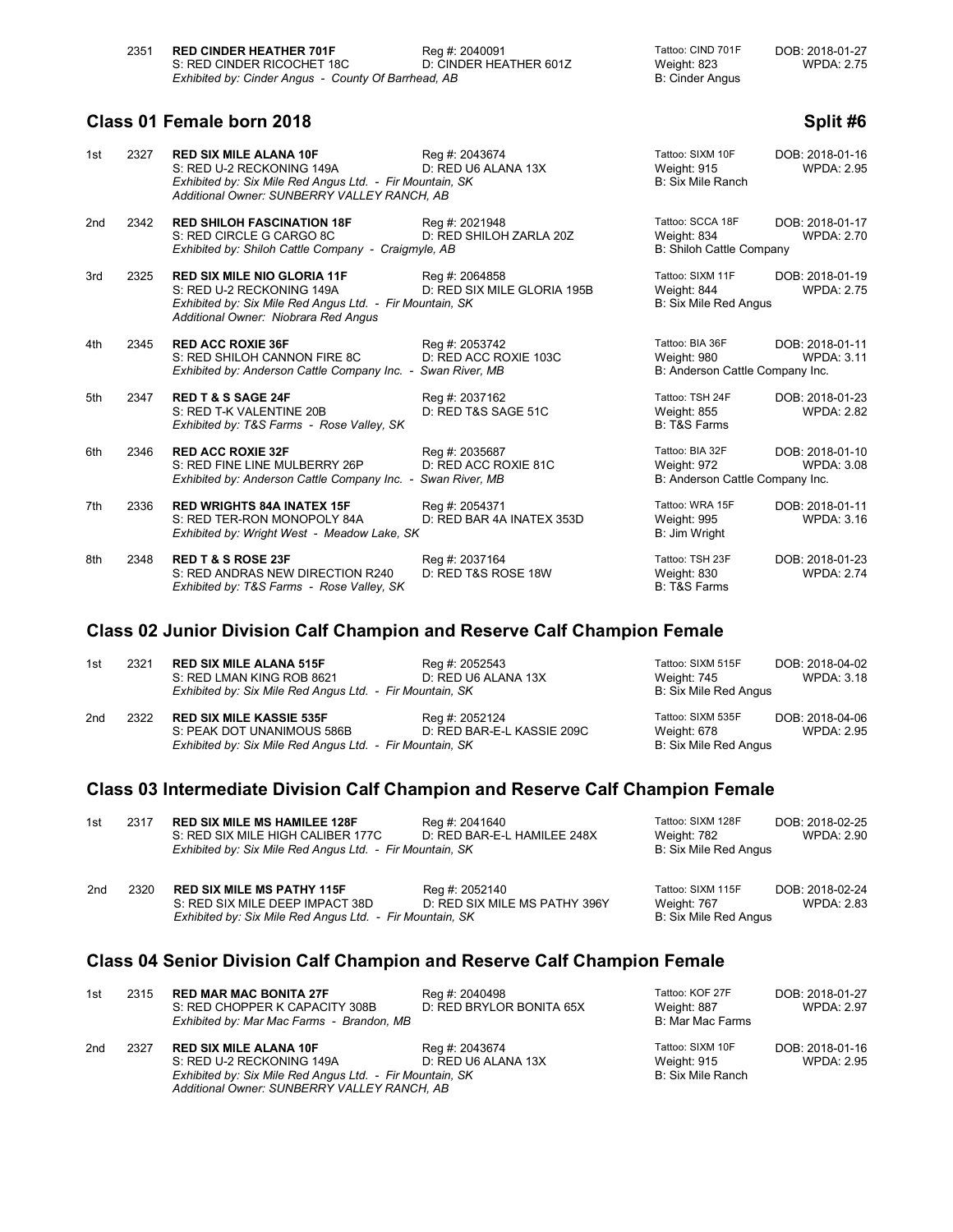# **Class 05 Female born 2017 Split #1 Split #1 Split #1**

| 1st | 2370 | <b>RED CINDER FREYJA 29E</b><br>S: RED SOO LINE POWER EYE 161X<br>Exhibited by: Cinder Angus - County Of Barrhead, AB<br>Additional Owner: Brynne Yoder<br>Additional Owner: Brylor Ranch | Reg #: 1987032<br>D: RED ROYAL FREYJA 29M        | Tattoo: CIND 29E<br>Weight: 1607<br><b>B: Cinder Angus</b>              | DOB: 2017-03-19<br><b>WPDA: 2.62</b> |
|-----|------|-------------------------------------------------------------------------------------------------------------------------------------------------------------------------------------------|--------------------------------------------------|-------------------------------------------------------------------------|--------------------------------------|
| 2nd | 2355 | <b>RED SVR LANA 32E</b><br>S: RED SVR HITCH 78C<br>Exhibited by: South View Ranch - Ceylon, SK                                                                                            | Reg #: 1996698<br>D: RED SVR LANA 33Y            | Tattoo: SVR 32E<br>Weight: 1331<br><b>B: South View Ranch</b>           | DOB: 2017-03-18<br><b>WPDA: 2.17</b> |
| 3rd | 2372 | <b>RED SIX MILE MARTA 993E</b><br>S: RED SIX MILE WARCRAFT 254Z<br>Exhibited by: Compass Ranch - Cochrane, AB<br>Additional Owner: Jay Sibbald                                            | Reg #: 2000411<br>D: RED TOP LINE MARTA 807      | Tattoo: SIXM 993E<br>Weight: 1492<br>B: Six Mile Red Angus              | DOB: 2017-02-28<br><b>WPDA: 2.36</b> |
| 4th | 2362 | <b>RED SIX MILE OLIVIA 950E</b><br>S: RED SIX MILE OUTSIDER 387C<br>Exhibited by: Six Mile Red Angus Ltd. - Fir Mountain, SK                                                              | Reg #: 1991418<br>D: RED SIX MILE OLIVIA 714A    | Tattoo: SIXM 950E<br>Weight: 1332<br>B: Six Mile Red Angus              | DOB: 2017-02-24<br><b>WPDA: 2.09</b> |
| 5th | 2367 | <b>RED COCKBURN CORA 765E</b><br>S: RED PIE SPECIALIST 430<br>Exhibited by: Cockburn Red Angus - Briercrest, SK                                                                           | Reg #: 2007334<br>D: RED COCKBURN CORA 132Y      | Tattoo: CWJ 765E<br><b>Weight: 1387</b><br><b>B: Cockburn Red Angus</b> | DOB: 2017-03-01<br><b>WPDA: 2.20</b> |
| 6th | 2373 | <b>RED LLB BLACKWOOD 582E</b><br>S: RED NORTHPOINT BLUE RARE 78B<br>Exhibited by: Harvest Angus - Prince George, BC                                                                       | Reg #: 1988166<br>D: RED LLB BLACKWOOD 625X      | Tattoo: LLB 582E<br>Weight: 1458<br><b>B: LLB Angus</b>                 | DOB: 2017-02-22<br><b>WPDA: 2.29</b> |
|     | 2363 | <b>RED SIX MILE BARRETTA 188E</b><br>S: RED U-2 RECKONING 149A<br>Exhibited by: Six Mile Red Angus Ltd. - Fir Mountain, SK                                                                | Reg #: 1991424<br>D: RED L83 BARRETTA 24A        | Tattoo: SIXM 188E<br>Weight: 1175<br>B: Six Mile Red Angus              | DOB: 2017-03-11<br><b>WPDA: 1.89</b> |
|     | 2361 | <b>RED SIX MILE LADY ZENA 89E</b><br>S: RED U-2 RECKONING 149A<br>Exhibited by: Six Mile Red Angus Ltd. - Fir Mountain, SK                                                                | Reg #: 1991822<br>D: RED SIX MILE LADY ZENA 136C | Tattoo: SIXM 89E<br>Weight: 1248<br>B: Six Mile Red Angus               | DOB: 2017-03-05<br><b>WPDA: 1.99</b> |
|     |      |                                                                                                                                                                                           |                                                  |                                                                         |                                      |

#### **Class 05 Female born 2017 Split #2**

| 1st             | 2356 | <b>RED RAINBOW LARK 9E</b><br>S: RED MOOSE CREEK WESTON 23B<br>Exhibited by: Double B Angus - McLean, SK<br>Additional Owner: Lauren Blair                  | Reg #: 1997450<br>D: RED STEWART LARK 602S    | Tattoo: DWBN 9E<br>Weight: 1476<br>B: Dave & Rhonda Bablitz     | DOB: 2017-02-03<br><b>WPDA: 2.25</b> |
|-----------------|------|-------------------------------------------------------------------------------------------------------------------------------------------------------------|-----------------------------------------------|-----------------------------------------------------------------|--------------------------------------|
| 2 <sub>nd</sub> | 2369 | <b>RED WHEEL GINGER BARBIE 1E</b><br>S: LFE BA LEWIS 3008B<br>Exhibited by: Wheeler's Stock Farm - Saskatoon, SK<br>Additional Owner: Ty Wheeler            | Reg #: 1980746<br>D: BLACK WHEEL BARBIE 84C   | Tattoo: MFW 1E<br>Weight: 1482<br>B: Wheeler's Stock Farm       | DOB: 2017-01-07<br><b>WPDA: 2.17</b> |
| 3rd             | 2359 | <b>RED SIX MILE MISTY 809E</b><br>S: RED U-2 RENOWN 193C<br>Exhibited by: Six Mile Red Angus Ltd. - Fir Mountain, SK<br><b>Additional Owner: Eric Smith</b> | Reg #: 2000950<br>D: RED BAR-E-L MISTY 30Z    | Tattoo: SIXM 809E<br>Weight: 1418<br>B: David & Lynne Longshore | DOB: 2017-01-31<br><b>WPDA: 2.15</b> |
| 4th             | 2357 | <b>RED LAZY MC FIREFLY 139E</b><br>S: RED DKF RAZOR 55C<br>Exhibited by: Lazy MC Angus - Bassano, AB                                                        | Reg #: 2049259<br>D: RED LAZY MC FIREFLY 36Z  | Tattoo: CBM 139E<br>Weight: 1501<br>B: Lazy MC Angus            | DOB: 2017-02-20<br><b>WPDA: 2.35</b> |
| 5th             | 2360 | <b>RED BCC FAYET 39E</b><br>S: RED REDRICH AFTERSHOCK 238A<br>Exhibited by: Northline Angus - Ardrossan, AB<br>Additional Owner: Cinco R Ranch              | Reg #: 1975576<br>D: RED BCC FAYET 95W        | Tattoo: BCC 39E<br>Weight: 1582<br><b>B: Brandl Cattle Co</b>   | DOB: 2017-01-18<br><b>WPDA: 2.35</b> |
| 6th             | 2371 | <b>RED CINDER LASHES 883E</b><br>S: RED SOO LINE POWER EYE 161X<br>Exhibited by: Cinder Angus - County Of Barrhead, AB<br>Additional Owner: Tavianne Yoder  | Reg #: 1981152<br>D: RED LONE STONE HERTA 83U | Tattoo: CIND 883E<br>Weight: 1524<br><b>B: Cinder Angus</b>     | DOB: 2017-02-03<br><b>WPDA: 2.32</b> |
| 7th             | 2358 | <b>RED BENNIE PRINCESS 706E</b><br>S: RED BIEBER DEEP END B597<br>Exhibited by: Ramrod Cattle Company - Medora, MB                                          | Reg #: 2003741<br>D: RED RAMROD PRINCESS 820U | Tattoo: HHT 706E<br>Weight: 1568<br>B: Ramrod                   | DOB: 2017-01-28<br><b>WPDA: 2.37</b> |
| 8th             | 2354 | <b>RED WILBAR HELGA 211E</b><br>S: RED DKF RAZOR 55C<br>Exhibited by: Wilbar Cattle Co - Dundurn, SK<br><b>Additional Owner: Kylie Willms</b>               | Reg #: 1980750<br>D: RED WILBAR HELGA 744C    | Tattoo: WJD 211E<br>Weight: 1442<br>B: Wilbar Cattle Co.        | DOB: 2017-01-25<br><b>WPDA: 2.17</b> |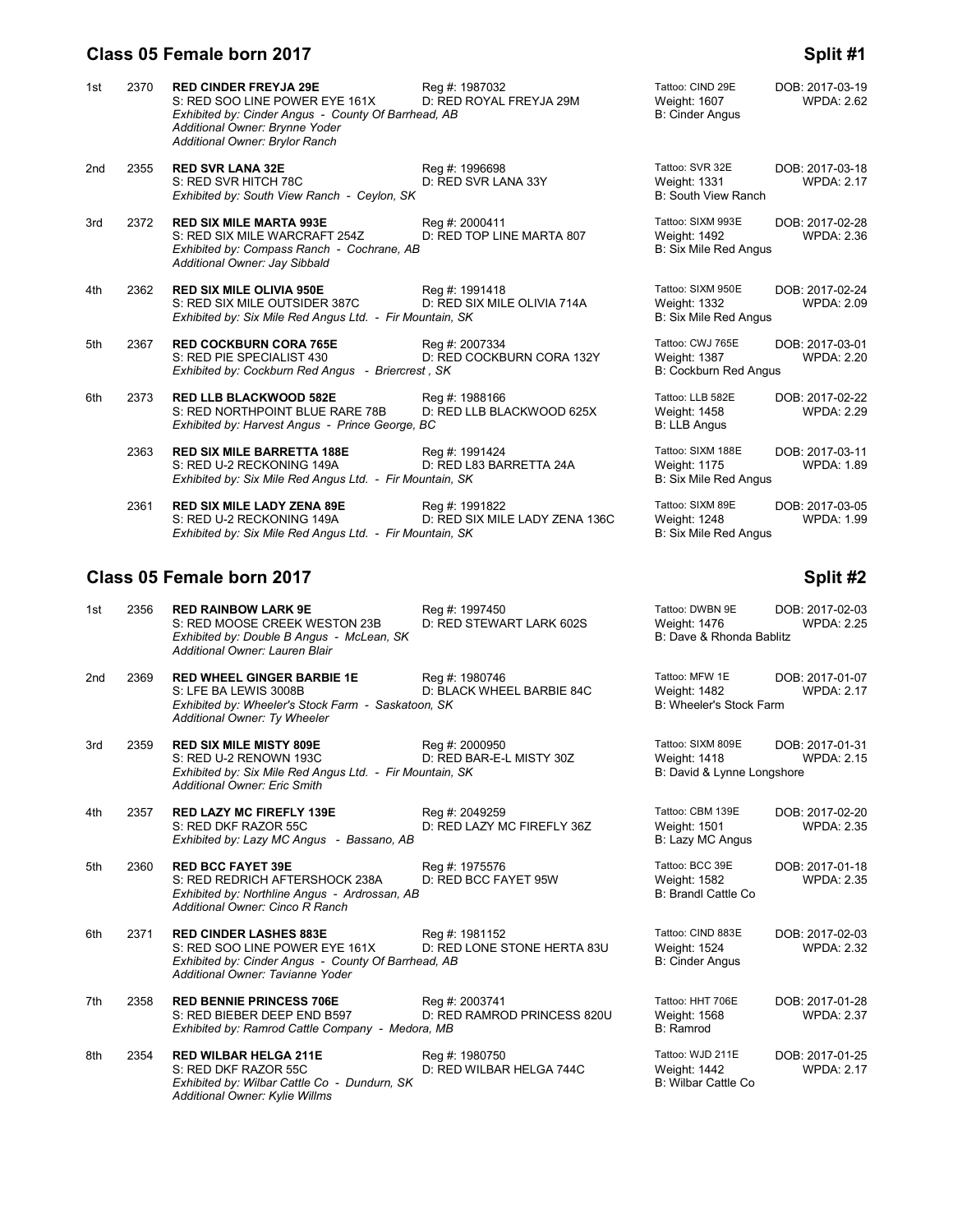# **Class 06 Junior Division Champion and Reserve Champion Yearling Heifer**

| 1st             | 2370 | <b>RED CINDER FREYJA 29E</b><br>S: RED SOO LINE POWER EYE 161X<br>Exhibited by: Cinder Angus - County Of Barrhead, AB<br>Additional Owner: Brynne Yoder<br>Additional Owner: Brylor Ranch | Reg #: 1987032<br>D: RED ROYAL FREYJA 29M          | Tattoo: CIND 29E<br>Weight: 1607<br><b>B: Cinder Angus</b>                                           | DOB: 2017-03-19<br><b>WPDA: 2.62</b> |
|-----------------|------|-------------------------------------------------------------------------------------------------------------------------------------------------------------------------------------------|----------------------------------------------------|------------------------------------------------------------------------------------------------------|--------------------------------------|
| 2 <sub>nd</sub> | 2355 | <b>RED SVR LANA 32E</b><br>S: RED SVR HITCH 78C<br>Exhibited by: South View Ranch - Ceylon, SK                                                                                            | Reg #: 1996698<br>D: RED SVR LANA 33Y              | Tattoo: SVR 32E<br>Weight: 1331<br>B: South View Ranch                                               | DOB: 2017-03-18<br><b>WPDA: 2.17</b> |
|                 |      | <b>Class 08 Senior Division Champion and Reserve Champion Yearling Heifer</b>                                                                                                             |                                                    |                                                                                                      |                                      |
| 1st             | 2356 | <b>RED RAINBOW LARK 9E</b><br>S: RED MOOSE CREEK WESTON 23B<br>Exhibited by: Double B Angus - McLean, SK<br>Additional Owner: Lauren Blair                                                | Reg #: 1997450<br>D: RED STEWART LARK 602S         | Tattoo: DWBN 9E<br><b>Weight: 1476</b><br>B: Dave & Rhonda Bablitz                                   | DOB: 2017-02-03<br><b>WPDA: 2.25</b> |
| 2nd             | 2369 | <b>RED WHEEL GINGER BARBIE 1E</b><br>S: LFE BA LEWIS 3008B<br>Exhibited by: Wheeler's Stock Farm - Saskatoon, SK<br>Additional Owner: Ty Wheeler                                          | Reg #: 1980746<br>D: BLACK WHEEL BARBIE 84C        | Tattoo: MFW 1E<br>Weight: 1482<br>B: Wheeler's Stock Farm                                            | DOB: 2017-01-07<br><b>WPDA: 2.17</b> |
|                 |      |                                                                                                                                                                                           |                                                    |                                                                                                      |                                      |
|                 |      | Class 09 Female (with 2018 tattooed calf) born in 2016                                                                                                                                    |                                                    |                                                                                                      | Split #1                             |
| 1st             | 2374 | <b>RED TER-RON DIAMOND MIST 138D</b><br>S: RED TWIN HERITAGE HUSTLE 25A                                                                                                                   | Reg #: 1900798<br>D: RED TER-RON DIAMOND MIST 210A | Tattoo: RPAH 138D<br>Weight: 1655<br><b>B: Ter-Ron Farms</b>                                         | DOB: 2016-02-14<br><b>WPDA: 1.64</b> |
|                 |      | Calf at Side: RED TER-RON DIAMOND MIST Reg #:2037394                                                                                                                                      |                                                    | Tattoo: RPAH 12F                                                                                     | DOB: 2018-01-11                      |
|                 |      | 12F<br><b>S: MRLA 109D</b><br>Exhibited by: Ter-Ron Farms - Forestburg, AB                                                                                                                | Sex: Female                                        | Weight: 914<br>B: Ter-Ron Farms                                                                      | <b>WPDA: 2.90</b>                    |
| 2nd             | 2376 | <b>RED VANCISE SWEET SUE 065D</b><br>S: RED VANCISE ZONED IN 206Z                                                                                                                         | Reg #: 1915731<br>D: RED VANCISE SWEET SUE 265S    | Tattoo: CISE 065D<br>Weight: 1558                                                                    | DOB: 2016-02-12<br><b>WPDA: 1.54</b> |
|                 |      | <b>Calf at Side: RED VANCISE UMPIRE 065F</b><br>S: RED VANCISE UMPIRE 201B<br>Exhibited by: Vancise Cattle Company Inc. - Stayner, ON                                                     | Reg #:2025639<br>Sex: Male                         | B: Vancise Cattle Company Inc.<br>Tattoo: CISE 065F<br>Weight: 969<br>B: Vancise Cattle Company Inc. | DOB: 2018-02-24<br><b>WPDA: 3.58</b> |
| 3rd             | 2375 | <b>RED SVR CHRISTINA 87D</b><br>S: RED PIE THE COWBOY KIND 343                                                                                                                            | Reg #: 1941677<br>D: RED SVR CHRISTINA 12Y         | Tattoo: SVR 87D<br>Weight: 1504<br><b>B: South View Ranch</b>                                        | DOB: 2016-03-21<br><b>WPDA: 1.54</b> |

## **Class 10 Champion and Reserve Champion Two Year Old Female**

| 1st             | 2374 | <b>RED TER-RON DIAMOND MIST 138D</b><br>S: RED TWIN HERITAGE HUSTLE 25A                                                        | Reg #: 1900798<br>D: RED TER-RON DIAMOND MIST 210A | Tattoo: RPAH 138D<br>Weight: 1655<br>B: Ter-Ron Farms                                                | DOB: 2016-02-14<br><b>WPDA: 1.64</b> |
|-----------------|------|--------------------------------------------------------------------------------------------------------------------------------|----------------------------------------------------|------------------------------------------------------------------------------------------------------|--------------------------------------|
|                 |      | Calf at Side: RED TER-RON DIAMOND MIST Req #:2037394<br>12F                                                                    |                                                    | Tattoo: RPAH 12F                                                                                     | DOB: 2018-01-11                      |
|                 |      | S: MRLA 109D<br>Exhibited by: Ter-Ron Farms - Forestburg, AB                                                                   | Sex: Female                                        | Weight: 914<br>B: Ter-Ron Farms                                                                      | <b>WPDA: 2.90</b>                    |
| 2 <sub>nd</sub> | 2376 | <b>RED VANCISE SWEET SUE 065D</b><br>S: RED VANCISE ZONED IN 206Z                                                              | Reg #: 1915731<br>D: RED VANCISE SWEET SUE 265S    | Tattoo: CISE 065D<br>Weight: 1558                                                                    | DOB: 2016-02-12<br><b>WPDA: 1.54</b> |
|                 |      | Calf at Side: RED VANCISE UMPIRE 065F<br>S: RED VANCISE UMPIRE 201B<br>Exhibited by: Vancise Cattle Company Inc. - Stayner, ON | Reg #:2025639<br>Sex: Male                         | B: Vancise Cattle Company Inc.<br>Tattoo: CISE 065F<br>Weight: 969<br>B: Vancise Cattle Company Inc. | DOB: 2018-02-24<br><b>WPDA: 3.58</b> |

## Class 11 Female (with 2018 tattooed calf) born 2015 or earlier **Split #1** Split #1

| 1st | 2379 | <b>RED LAZY MC SPARKLE 169C</b>           | Reg #: 1860317             | Tattoo: LDEL 169C | DOB: 2015-03-09   |
|-----|------|-------------------------------------------|----------------------------|-------------------|-------------------|
|     |      | S: RED TER-RON PARKER 34A                 | D: RED LAZY MC SPARKLE 56Z | Weight: 1938      | <b>WPDA: 1.43</b> |
|     |      |                                           |                            | B: Lazy MC Angus  |                   |
|     |      | Calf at Side: RED LAZY MC CAPITAL 144F    | Reg #:2043529              | Tattoo: LAYN 144F | DOB: 2018-02-27   |
|     |      | S: RED LAZY MC TRADITION 111C             | Sex: Male                  | Weight: 1,014     | WPDA: 3.78        |
|     |      | Exhibited by: Lazy MC Angus - Bassano, AB |                            | B: Lazy MC Angus  |                   |
|     |      |                                           |                            |                   |                   |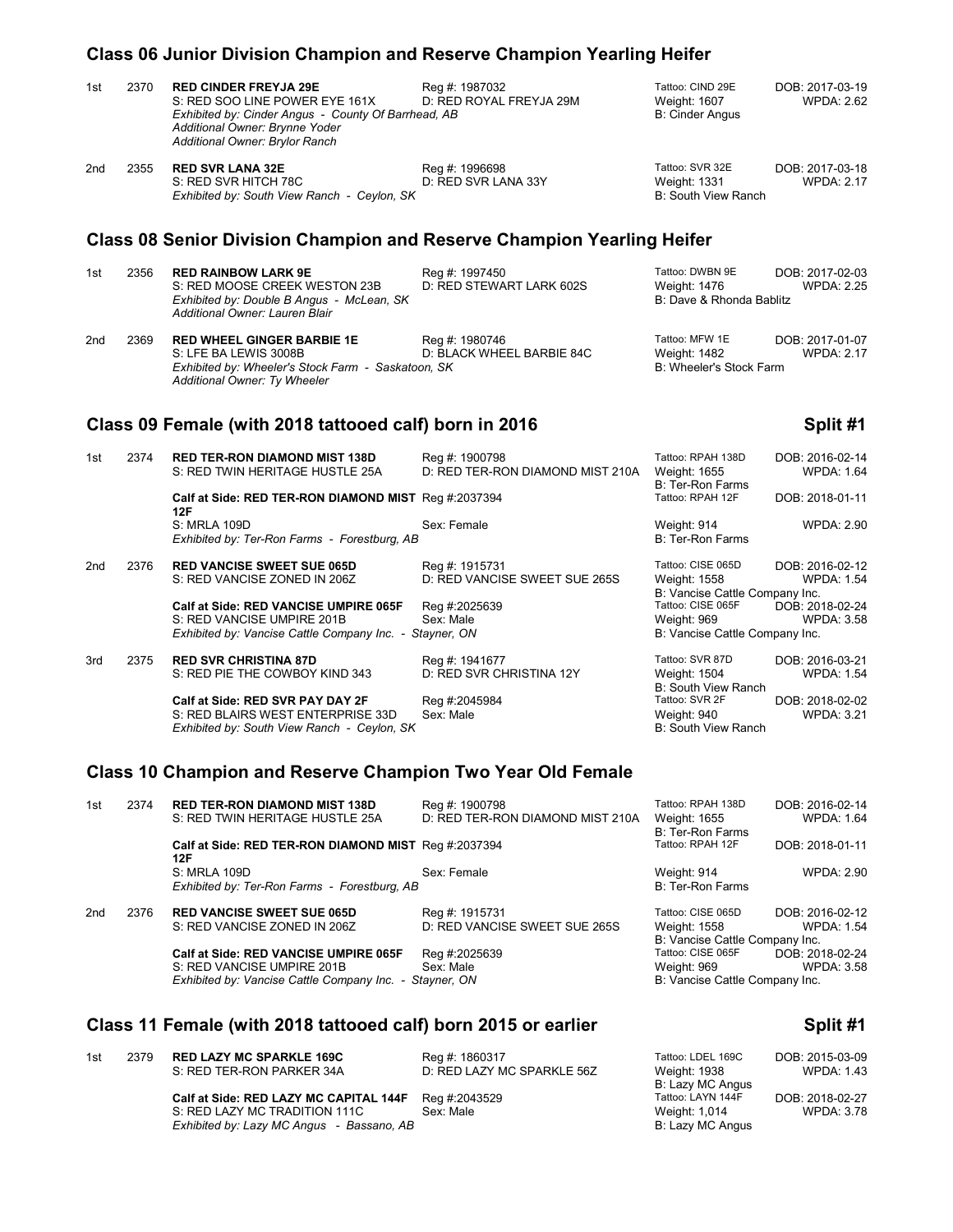| 2nd | 2377 | <b>RED CINDER CHETA 93C</b>                                                                                                    | Reg #: 1857335                    | Tattoo: CIND 93C                | DOB: 2015-02-14   |
|-----|------|--------------------------------------------------------------------------------------------------------------------------------|-----------------------------------|---------------------------------|-------------------|
|     |      | S: RED SOO LINE POWER EYE 161X                                                                                                 | D: RED CINDER GLY CHETA 93S       | Weight: 1740                    | <b>WPDA: 1.26</b> |
|     |      |                                                                                                                                |                                   | <b>B: Cinder Angus</b>          |                   |
|     |      | <b>Calf at Side: RED CINDER CAPTAIN JACK</b><br>593F                                                                           | Reg #:2035035                     | Tattoo: BLY 593F                | DOB: 2018-03-15   |
|     |      | S: RED WILDMAN CRANK 431B                                                                                                      | Sex: Male                         | Weight: 930                     | <b>WPDA: 3.69</b> |
|     |      | Exhibited by: Cinder Angus - County Of Barrhead, AB<br>Additional Owner: Brynne Yoder<br><b>Additional Owner: Cinder Angus</b> |                                   | B: Brynne Yoder/Cinder Angus    |                   |
| 3rd | 2383 | <b>RED DKFE MISS ACE 84C</b>                                                                                                   | Reg #: 1866530                    | Tattoo: DKFE 84C                | DOB: 2015-02-02   |
|     |      | S: RED SOO LINE POWER EYE 161X                                                                                                 | D: RED BLU DAWN MISS ILLICIT 359Z | <b>Weight: 1513</b>             | <b>WPDA: 1.09</b> |
|     |      |                                                                                                                                |                                   | <b>B: DKF Angus Eric Fettes</b> |                   |
|     |      | Calf at Side: RED DKF MISS DIAMOND 142F Req #:2037600                                                                          |                                   | Tattoo: DKFE 142F               | DOB: 2018-02-28   |
|     |      | S: RED CROWFOOT ABSOLUTE 3206A                                                                                                 | Sex: Female                       | Weight: 784                     | <b>WPDA: 2.94</b> |
|     |      | Exhibited by: DKF Angus - Gladmar, SK                                                                                          |                                   | <b>B: DKF Angus Eric Fettes</b> |                   |
|     |      |                                                                                                                                |                                   |                                 |                   |

### **Class 11 Female (with 2018 tattooed calf) born 2015 or earlier <b>Subseter Sellet 42** Split #2

| 1st             | 2380 | <b>RED SIX MILE TAFFETA 142B</b><br>S: RED SIX MILE VARSITY BLUES 14Z                                                  | Reg #: 1797888<br>D: RED YY TAFFETA 306N      | Tattoo: SIXM 142B<br>Weight: 1608<br><b>B: Six Mile Red Angus</b> | DOB: 2014-02-21<br>WPDA: 0.93        |
|-----------------|------|------------------------------------------------------------------------------------------------------------------------|-----------------------------------------------|-------------------------------------------------------------------|--------------------------------------|
|                 |      | Calf at Side: RED SIX MILE FIRST BALLOT<br>142F                                                                        | Reg #:2048185                                 | Tattoo: SIXM 142F                                                 | DOB: 2018-03-02                      |
|                 |      | S: RED PIE ON THE MARK 5424<br>Exhibited by: Six Mile Red Angus Ltd. - Fir Mountain, SK                                | Sex: Male                                     | Weight: 886<br>B: Six Mile Red Angus                              | <b>WPDA: 3.34</b>                    |
| 2 <sub>nd</sub> | 2378 | <b>RED TER-RON DIAMOND MIST 26C</b><br>S: RED SOO LINE POWER EYE 161X                                                  | Reg #: 1875554<br>D: TER-RON DIAMOND MIST 24U | Tattoo: RPAH 26C<br>Weight: 1763<br><b>B: Ter-Ron Farms</b>       | DOB: 2015-01-17<br><b>WPDA: 1.25</b> |
|                 |      | Calf at Side: RED TER-RON 6 MILE MISTY<br>87F                                                                          | Reg #:2037408                                 | Tattoo: RPAH 87F                                                  | DOB: 2018-01-30                      |
|                 |      | S: RED U-2 RECKONING 149A<br>Exhibited by: Ter-Ron Farms - Forestburg, AB<br>Additional Owner: Six Mile Ranch          | Sex: Female                                   | Weight: 823<br><b>B: Ter-Ron Farms</b>                            | <b>WPDA: 2.78</b>                    |
| 3rd             | 2382 | <b>RED WHEEL ANNIE OAKLEY 8B</b><br>S: RED WHEEL N DEAL 143Y                                                           | Reg #: 1787510<br>D: RED WHEEL ANN 106X       | Tattoo: MFW 8B<br>Weight: 1795<br>B: Wheeler's Stock Farm         | DOB: 2014-01-04<br><b>WPDA: 1.01</b> |
|                 |      | Calf at Side: RED WHEEL BAR-E-L PATRIOT Reg #:2047362<br>60F                                                           |                                               | Tattoo: MFW 60F                                                   | DOB: 2018-01-28                      |
|                 |      | S: RED BAR E-L ANTHEM 46A<br>Exhibited by: Wheeler's Stock Farm - Saskatoon, SK<br>Additional Owner: Combest Red Angus | Sex: Male                                     | Weight: 1,199<br>B: Wheeler's Stock Farm                          | <b>WPDA: 4.02</b>                    |
| 4th             | 2381 | <b>RED TRIPLE L CHETA 2C</b><br>S: RED MRLA NEW ERA 87Y                                                                | Reg #: 1881734<br>D: RED SIX MILE CHETA 702W  | Tattoo: RKT 2C<br>Weight: 2003<br>$D \cdot$ Triple   Apque        | DOB: 2015-01-21<br><b>WPDA: 1.43</b> |

**Calf at Side: RED TRIPLE L CHETA 53F** Reg #:2060414 Tattoo: RKT 53F DOB: 2018-03-15<br>S: RED TRIPLE L ENDORSE 20C Sex: Female **Simple Access Mercial Access Sex: Female** Weight: 805 WPDA: 3.19 S: RED TRIPLE L ENDORSE 20C Sex: Female Sex: Female Weight: 805 Weight: 805 Weight: 805 Exhibited by: Triple L Angus - Viscount, SK *Exhibited by: Triple L Angus - Viscount, SK* 

## **Class 12 Champion and Reserve Grand Champion Mature Female**

| 1st             | 2380 | <b>RED SIX MILE TAFFETA 142B</b><br>S: RED SIX MILE VARSITY BLUES 14Z      | Reg #: 1797888<br>D: RED YY TAFFETA 306N | Tattoo: SIXM 142B<br>Weight: 1608<br><b>B: Six Mile Red Angus</b> | DOB: 2014-02-21<br>WPDA: 0.93 |  |
|-----------------|------|----------------------------------------------------------------------------|------------------------------------------|-------------------------------------------------------------------|-------------------------------|--|
|                 |      | Calf at Side: RED SIX MILE FIRST BALLOT<br>142F                            | Reg #:2048185                            | Tattoo: SIXM 142F                                                 | DOB: 2018-03-02               |  |
|                 |      | S: RED PIE ON THE MARK 5424                                                | Sex: Male                                | Weight: 886                                                       | <b>WPDA: 3.34</b>             |  |
|                 |      | Exhibited by: Six Mile Red Angus Ltd. - Fir Mountain, SK                   |                                          | <b>B: Six Mile Red Angus</b>                                      |                               |  |
| 2 <sub>nd</sub> | 2379 | <b>RED LAZY MC SPARKLE 169C</b>                                            | Reg #: 1860317                           | Tattoo: LDEL 169C                                                 | DOB: 2015-03-09               |  |
|                 |      | S: RED TER-RON PARKER 34A                                                  | D: RED LAZY MC SPARKLE 56Z               | Weight: 1938<br>B: Lazy MC Angus                                  | <b>WPDA: 1.43</b>             |  |
|                 |      | Calf at Side: RED LAZY MC CAPITAL 144F                                     | Reg #:2043529                            | Tattoo: LAYN 144F                                                 | DOB: 2018-02-27               |  |
|                 |      | S: RED LAZY MC TRADITION 111C<br>Exhibited by: Lazy MC Angus - Bassano, AB | Sex: Male                                | Weight: 1,014<br>B: Lazy MC Angus                                 | <b>WPDA: 3.78</b>             |  |

#### **Class 13 Grand Champion and Reserve Grand Champion Female**

1st 2370 **RED CINDER FREYJA 29E** Reg #: 1987032 Tattoo: CIND 29E DOB: 2017-03-19<br>S: RED SOO LINE POWER EYE 161X D: RED ROYAL FREYJA 29M Weight: 1607 WPDA: 2.62 S: RED SOO LINE POWER EYE 161X D: RED ROYAL FREYJA 29M Weight: 1607<br>
Exhibited by: Cinder Angus - County Of Barrhead, AB B: Cinder Angus *Exhibited by: Cinder Angus - County Of Barrhead, AB Additional Owner: Brynne Yoder Additional Owner: Brylor Ranch*

| Reg #: 1797888<br>D: RED YY TAFFETA 306N                 | Tattoo: SIXM 142B<br>Weight: 1608                                            | DOB: 2014-02-21<br><b>WPDA: 0.93</b>                    |
|----------------------------------------------------------|------------------------------------------------------------------------------|---------------------------------------------------------|
| Reg #:2048185                                            | B: Six Mile Red Angus<br>Tattoo: SIXM 142F                                   | DOB: 2018-03-02                                         |
| Sex: Male<br>ıntain, SK                                  | Weight: 886<br>B: Six Mile Red Angus                                         | <b>WPDA: 3.34</b>                                       |
| Reg #: 1875554<br>D: TER-RON DIAMOND MIST 24U            | Tattoo: RPAH 26C<br>Weight: 1763<br>B: Ter-Ron Farms                         | DOB: 2015-01-17<br><b>WPDA: 1.25</b>                    |
| Reg #:2037408                                            | Tattoo: RPAH 87F                                                             | DOB: 2018-01-30                                         |
| Sex: Female                                              | Weight: 823<br><b>B: Ter-Ron Farms</b>                                       | <b>WPDA: 2.78</b>                                       |
| Reg #: 1787510<br>D: RED WHEEL ANN 106X<br>Reg #:2047362 | Tattoo: MFW 8B<br>Weight: 1795<br>B: Wheeler's Stock Farm<br>Tattoo: MFW 60F | DOB: 2014-01-04<br><b>WPDA: 1.01</b><br>DOB: 2018-01-28 |
| Sex: Male<br>ın. SK                                      | Weight: 1,199<br>B: Wheeler's Stock Farm                                     | <b>WPDA: 4.02</b>                                       |

Tattoo: RKT 2C **DOB: 2015-01-21**<br>Weight: 2003 WPDA: 1.43 Weight: 2003 B: Triple L Angus<br>Tattoo: RKT 53F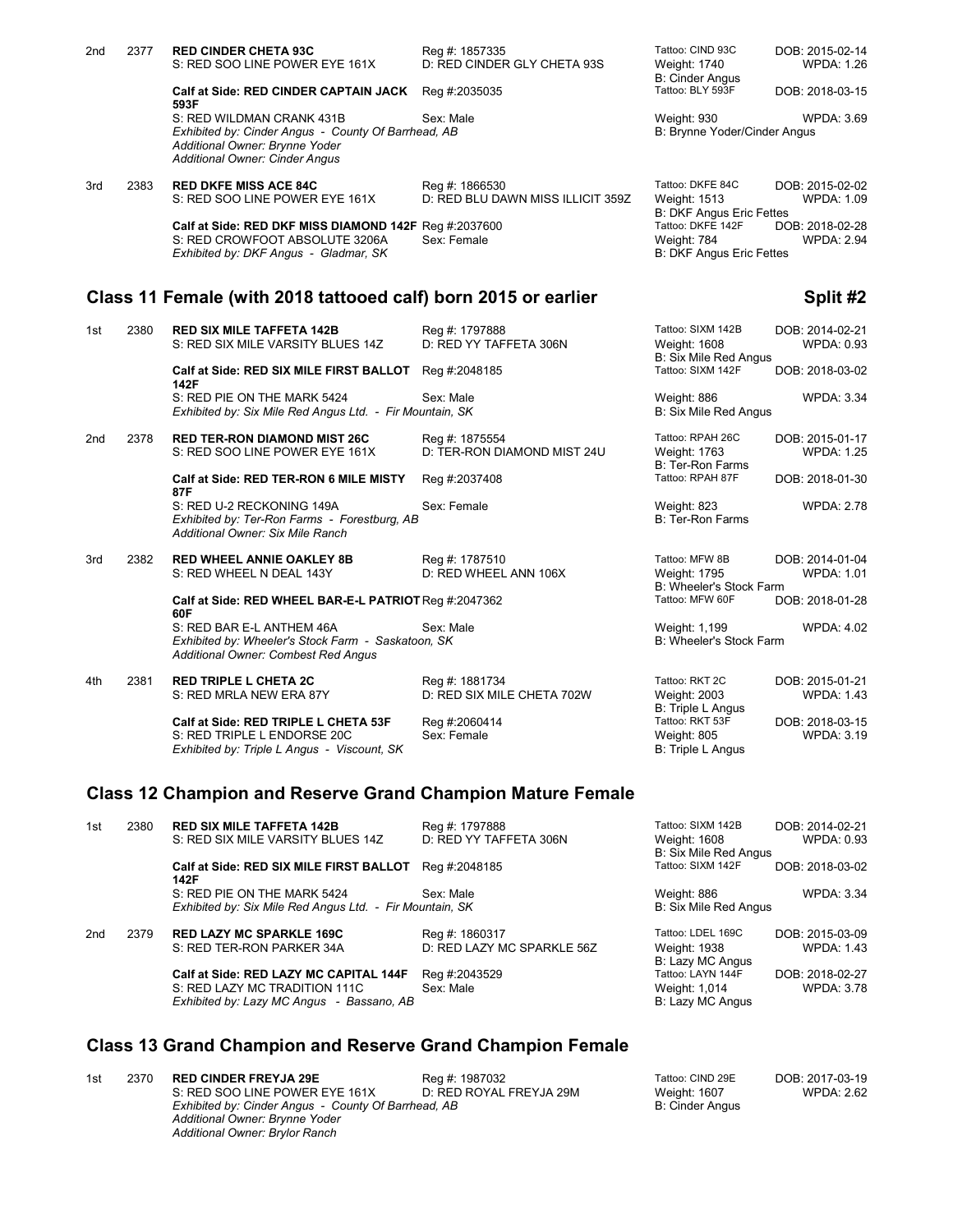| 2nd | 2374 | <b>RED TER-RON DIAMOND MIST 138D</b>                 | Reg #: 1900798                   | Tattoo: RPAH 138D | DOB: 2016-02-14   |
|-----|------|------------------------------------------------------|----------------------------------|-------------------|-------------------|
|     |      | S: RED TWIN HERITAGE HUSTLE 25A                      | D: RED TER-RON DIAMOND MIST 210A | Weight: 1655      | WPDA: 1.64        |
|     |      |                                                      |                                  | B: Ter-Ron Farms  |                   |
|     |      | Calf at Side: RED TER-RON DIAMOND MIST Req #:2037394 |                                  | Tattoo: RPAH 12F  | DOB: 2018-01-11   |
|     |      | 12F                                                  |                                  |                   |                   |
|     |      | S: MRLA 109D                                         | Sex: Female                      | Weight: 914       | <b>WPDA: 2.90</b> |
|     |      | Exhibited by: Ter-Ron Farms - Forestburg, AB         |                                  | B: Ter-Ron Farms  |                   |

# **Class 14 Bull born 2018 Split #1**

| 1st | 2399 | <b>RED SIX MILE UPDGRADE 269F</b><br>S: PEAK DOT UNANIMOUS 586B<br>Exhibited by: Six Mile Red Angus Ltd. - Fir Mountain, SK | Reg #: 2048206<br>D: RED SIX MILE MISS LARK 885A | Tattoo: SIXM 269F<br>Weight: 902<br>B: Six Mile Ranch | DOB: 2018-03-06<br><b>WPDA: 3.46</b> |
|-----|------|-----------------------------------------------------------------------------------------------------------------------------|--------------------------------------------------|-------------------------------------------------------|--------------------------------------|
| 2nd | 2388 | <b>L83 FORBES 58F</b><br>S: RED SIX MILE NEW CONCEPT 318B<br>Exhibited by: L83 Ranch - Westhope, ND                         | Reg #: 3940765<br>D: L83 FAYET 068               | Tattoo: 58F<br>Weight: 895<br>B: L 83 Ranch           | DOB: 2018-04-01<br><b>WPDA: 3.81</b> |
| 3rd | 2400 | <b>RED MAR MAC FOOTPRINT 164F</b><br>S: RED MOOSE CREEK RIPZONE 89D<br>Exhibited by: Mar Mac Farms - Brandon, MB            | Reg #: 2034227<br>D: RED MAR MAC RUBY 48Z        | Tattoo: KOF 164F<br>Weight: 920<br>B: Mar Mac Farms   | DOB: 2018-03-15<br><b>WPDA: 3.65</b> |

## **Class 14 Bull born 2018 Split #2**

| 1st | 2389 | L83 FURY 9F<br>S: KJHT POWER TAKE OFF<br>Exhibited by: L83 Ranch - Westhope, ND                                | Reg #: 3938201<br>D: L83 RENAE 203Z            | Tattoo: 9F<br>Weight: 901<br>B: Zane Lodoen                                       | DOB: 2018-02-14<br><b>WPDA: 3.21</b> |
|-----|------|----------------------------------------------------------------------------------------------------------------|------------------------------------------------|-----------------------------------------------------------------------------------|--------------------------------------|
| 2nd | 2387 | <b>L83 HORIZON 6F</b><br>S: RED T-K REDEAM 18C<br>Exhibited by: L83 Ranch - Westhope, ND                       | Reg #: 3997294<br>D: RED T-K MINIVA 10T        | Tattoo: 6F<br>Weight: 944<br>B: L83 Ranch                                         | DOB: 2018-02-20<br><b>WPDA: 3.43</b> |
| 3rd | 2395 | <b>RED WRIGHTS CUTTING EDGE 27F</b><br>S: RED MRLA NEW ERA 87Y<br>Exhibited by: Wright Livestock - Melfort, SK | Reg #: 2060827<br>D: RED SIX MILE CHETA 702W   | Tattoo: JKK 27F<br>Weight: 1145<br>B: Wright, Triple L, Breed Creek & Six<br>Mile | DOB: 2018-02-21<br><b>WPDA: 4.18</b> |
|     |      | Additional Owner: Blairswest Land & Cattle and Triple L Angus                                                  |                                                |                                                                                   |                                      |
| 4th | 2392 | <b>RED LAZY MC EMPIRE 134F</b><br>S: RED TER-RON PARKER 34A<br>Exhibited by: Lazy MC Angus - Bassano, AB       | Reg #: 2054123<br>D: RED LAZY MC KURUBA 128A   | Tattoo: CBM 134F<br><b>Weight: 1121</b><br>B: Lazy MC Angus                       | DOB: 2018-02-23<br><b>WPDA: 4.12</b> |
| 5th | 2393 | <b>RED LAZY MC APACHE 123F</b><br>S: RED TER-RON PARKER 34A<br>Exhibited by: Lazy MC Angus - Bassano, AB       | Reg #: 2057000<br>D: RED BANDURA MISS IONA 72Y | Tattoo: CBM 123F<br>Weight: 1039<br>B: Lazy MC Angus                              | DOB: 2018-02-15<br>WPDA: 3.71        |
|     | 2402 | <b>RED COCKBURN DISTINCTION 8068</b>                                                                           | Reg #: 2067565                                 | Tattoo: CWJ 8068F                                                                 | DOB: 2018-02-17                      |

S: RED PIE SPECIALIST 430 D: RED COCKBURN QUEEN 340U Weight: 843 WPDA: 3.03

## **Class 14 Bull born 2018 Split #3**

| 1st | 2408 | <b>RED DKF RED MAN 33F</b><br>S: RED DKF RAZOR 55C<br>Exhibited by: DKF Angus - Gladmar, SK                                                                | Reg #: 2037598<br>D: RED BLU DAWN MISS ILLICIT 359Z | Tattoo: DKFE 33F<br>Weight: 944<br><b>B: DKF Angus Eric Fettes</b> | DOB: 2018-02-02<br><b>WPDA: 3.22</b> |
|-----|------|------------------------------------------------------------------------------------------------------------------------------------------------------------|-----------------------------------------------------|--------------------------------------------------------------------|--------------------------------------|
| 2nd | 2396 | <b>RED WRIGHTS 87Y JUSTIFIED 10F</b><br>S: RED MRLA NEW ERA 87Y<br>Exhibited by: Wright Livestock - Melfort, SK<br>Additional Owner: Nielson Land & Cattle | Reg #: 2053101<br>D: RED WRIGHTS 5X BRIDGET 20Z     | Tattoo: RW 10F<br>Weight: 1204<br><b>B: Robert Wright</b>          | DOB: 2018-02-09<br><b>WPDA: 4.21</b> |
| 3rd | 2394 | <b>RED WRIGHTS 26P TRUE NORTH 24F</b><br>S: RED FINE LINE MULLBERRY 26P<br>Exhibited by: Wright West - Meadow Lake, SK                                     | Reg #: 2063015<br>D: RED WILBAR BAYBERRY 23A        | Tattoo: JKK 24F<br><b>Weight: 1085</b><br>B: Jim Wright            | DOB: 2018-02-02<br><b>WPDA: 3.70</b> |
| 4th | 2405 | <b>RED WILBAR LITHIUM 56F</b><br>S: RED DKF RAZOR 55C<br>Exhibited by: Wilbar Cattle Co - Dundurn, SK                                                      | Reg #: 2060683<br>D: RED WILBAR REBECCA 858Z        | Tattoo: WJD 56F<br>Weight: 993<br>B: Wilbar Cattle Co.             | DOB: 2018-02-11<br><b>WPDA: 3.50</b> |
| 5th | 2410 | <b>RED HOWE RATTLER 54F</b><br>S: RED FLYING K BOSS 95C<br>Exhibited by: Howe Family Farm - Moose Jaw, SK                                                  | Reg #: 2045687<br>D: RED HOWE MS FANNY 122A         | Tattoo: MHZ 54F<br>Weight: 1100<br>B: Howe Red Angus               | DOB: 2018-02-05<br><b>WPDA: 3.79</b> |
|     | 2406 | <b>RED WILBAR CONTINENTAL 31F</b><br>S: RED PIE SPECIALIST 430<br>Exhibited by: Wilbar Cattle Co - Dundurn, SK                                             | Reg #: 2060572<br>D: RED WILBAR BRNDINA 638S        | Tattoo: WJD 31F<br>Weight: 948<br><b>B: WILBAR CATTLE CO</b>       | DOB: 2018-02-04<br><b>WPDA: 3.26</b> |

*Exhibited by: Cockburn Red Angus - Briercrest , SK* B: Ward Cockburn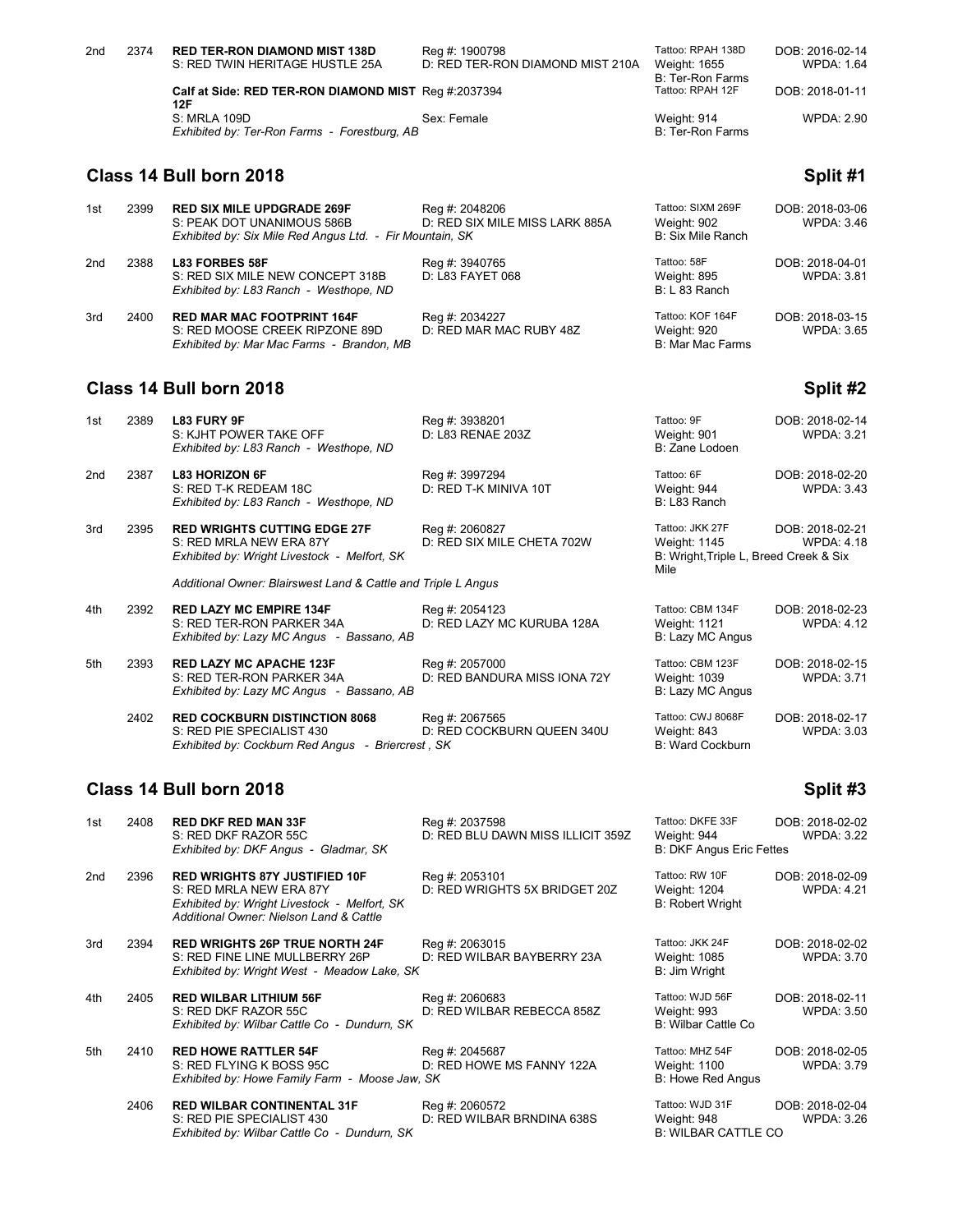## **Class 14 Bull born 2018 Split #4**

| 1st | 2390 | <b>RED TER-RON ROSCO 10F</b><br>S: RED TER-RON BAZINGA 13B<br>Exhibited by: Ter-Ron Farms - Forestburg, AB                                                                  | Reg #: 2042755<br>D: RED K ADAMS ZARIA 091Z        | Tattoo: HAL 10F<br><b>Weight: 1102</b><br><b>B: Ter-Ron Farms</b>      | DOB: 2018-01-11<br><b>WPDA: 3.50</b> |
|-----|------|-----------------------------------------------------------------------------------------------------------------------------------------------------------------------------|----------------------------------------------------|------------------------------------------------------------------------|--------------------------------------|
| 2nd | 2391 | <b>RED TER-RON RIDDLER 57F</b><br>S: RED U-2 RENOWN 193C<br>Exhibited by: Ter-Ron Farms - Forestburg, AB                                                                    | Reg #: 2037430<br>D: RED KENRAY BARONESS 13C       | Tattoo: HAL 57F<br>Weight: 1103<br><b>B: Ter-Ron Farms</b>             | DOB: 2018-01-24<br><b>WPDA: 3.65</b> |
| 3rd | 2401 | <b>RED COCKBURN ARSENAL 8001</b><br>S: RED PIE SPECIALIST 430<br>Exhibited by: Cockburn Red Angus - Briercrest, SK                                                          | Reg #: 2066870<br>D: RED COCKBURN CORA 254Z        | Tattoo: CWJ 8001F<br><b>Weight: 930</b><br>B: Ward Cockburn            | DOB: 2018-01-27<br><b>WPDA: 3.11</b> |
| 4th | 2411 | <b>RED WRIGHTS TRIPLE L ADVANCE 1F</b><br>S: RED WRIGHTS TRIPLE L IRONHIDE<br>Exhibited by: Triple L Angus - Viscount, SK<br>Additional Owner: Wrights Livestock            | Reg #: 2065811<br>D: RED WRIGHTS 104H GEORGINA 19B | Tattoo: RKJ 1F<br>Weight: 1255<br>B: Wrights Livestock, Triple L Angus | DOB: 2018-01-02<br><b>WPDA: 3.87</b> |
| 5th | 2407 | <b>RED T &amp; S HIGH TECH 3F</b><br>S: RED T-K HIGH TECH 19C<br>Exhibited by: T&S Farms - Rose Valley, SK                                                                  | Reg #: 2037151<br>D: T&S BLUEBLOOD LADY 46Z        | Tattoo: TSH 3F<br>Weight: 1125<br><b>B: T&amp;S Farms</b>              | DOB: 2018-01-16<br><b>WPDA: 3.63</b> |
| 6th | 2302 | <b>RED ACC PACESETTER 3F</b><br>S: RED ACC PACESETTER 142D<br>Exhibited by: Anderson Cattle Company Inc. - Swan River, MB<br>Additional Owner: Anderson Cattle Company Inc. | Reg #: 2034240<br>D: RED ACC ANNIE 33D             | Tattoo: ABAA 3F<br>Weight: 1076<br>B: Austen Anderson                  | DOB: 2018-01-01<br><b>WPDA: 3.31</b> |
|     | 2384 | <b>RED SHILOH FAST TRACK 29F</b><br>S: RED REDRICH BUMPER CROP 336B<br>Exhibited by: Shiloh Cattle Company - Craigmyle, AB                                                  | Reg #: 2021956<br>D: RED SHILOH CASABLANCA 48C     | Tattoo: SCCA 29F<br>Weight: 979<br>B: Shiloh Cattle Company            | DOB: 2018-01-20<br><b>WPDA: 3.20</b> |

# **Class 15 Junior Division Calf Champion and Reserve Calf Champion Bull**

| 1st             | 2399 | <b>RED SIX MILE UPDGRADE 269F</b><br>S: PEAK DOT UNANIMOUS 586B<br>Exhibited by: Six Mile Red Angus Ltd. - Fir Mountain, SK | Reg #: 2048206<br>D: RED SIX MILE MISS LARK 885A | Tattoo: SIXM 269F<br>Weight: 902<br>B: Six Mile Ranch | DOB: 2018-03-06<br>WPDA: 3.46 |
|-----------------|------|-----------------------------------------------------------------------------------------------------------------------------|--------------------------------------------------|-------------------------------------------------------|-------------------------------|
| 2 <sub>nd</sub> | 2388 | <b>L83 FORBES 58F</b><br>S: RED SIX MILE NEW CONCEPT 318B<br>Exhibited by: L83 Ranch - Westhope, ND                         | Reg #: 3940765<br>D: L83 FAYET 068               | Tattoo: 58F<br>Weight: 895<br>B: L 83 Ranch           | DOB: 2018-04-01<br>WPDA: 3.81 |

## **Class 16 Intermediate Division Calf Champion and Reserve Calf Champion Bull**

| 1st | 2389 | <b>L83 FURY 9F</b><br>S: KJHT POWER TAKE OFF<br>Exhibited by: L83 Ranch - Westhope, ND   | Reg #: 3938201<br>D: L83 RENAE 203Z     | Tattoo: 9F<br>Weight: 901<br>B: Zane Lodoen | DOB: 2018-02-14<br>WPDA: 3.21 |
|-----|------|------------------------------------------------------------------------------------------|-----------------------------------------|---------------------------------------------|-------------------------------|
| 2nd | 2387 | <b>L83 HORIZON 6F</b><br>S: RED T-K REDEAM 18C<br>Exhibited by: L83 Ranch - Westhope, ND | Reg #: 3997294<br>D: RED T-K MINIVA 10T | Tattoo: 6F<br>Weight: 944<br>B: L83 Ranch   | DOB: 2018-02-20<br>WPDA: 3.43 |

### **Class 17 Senior Division Calf Champion and Reserve Calf Champion Bull**

| 1st | 2390 | <b>RED TER-RON ROSCO 10F</b><br>S: RED TER-RON BAZINGA 13B<br>Exhibited by: Ter-Ron Farms - Forestburg, AB                                                                  | Reg #: 2042755<br>D: RED K ADAMS ZARIA 091Z   | Tattoo: HAL 10F<br><b>Weight: 1102</b><br>B: Ter-Ron Farms      | DOB: 2018-01-11<br><b>WPDA: 3.50</b> |
|-----|------|-----------------------------------------------------------------------------------------------------------------------------------------------------------------------------|-----------------------------------------------|-----------------------------------------------------------------|--------------------------------------|
| 2nd | 2391 | <b>RED TER-RON RIDDLER 57F</b><br>S: RED U-2 RENOWN 193C<br>Exhibited by: Ter-Ron Farms - Forestburg, AB                                                                    | Reg #: 2037430<br>D: RED KENRAY BARONESS 13C  | Tattoo: HAL 57F<br><b>Weight: 1103</b><br>B: Ter-Ron Farms      | DOB: 2018-01-24<br><b>WPDA: 3.65</b> |
|     |      | Class 18 Bull born Jan 1 - Jun 30, 2017                                                                                                                                     |                                               |                                                                 | Split #1                             |
| 1st | 2412 | <b>RED DKF RACER 8E</b><br>S: RED DKF RAZOR 55C<br>Exhibited by: Shiloh Cattle Company - Craigmyle, AB<br><b>Additional Owner: DKF Angus</b>                                | Reg #: 1974618<br>D: RED DKFE MISS ACE 84C    | Tattoo: DKFE 8E<br>Weight: 1816<br><b>B: DKF Angus</b>          | DOB: 2017-01-18<br><b>WPDA: 2.70</b> |
| 2nd | 2413 | <b>RED WILBAR ESCOBAR 251E</b><br>S: RED LAURON COLTON 24C<br>Exhibited by: Wilbar Cattle Co - Dundurn, SK<br>Additional Owner: Nordal Limousin & Angus                     | Reg #: 1980698<br>D: RED WILBAR TROPHY 843C   | Tattoo: WJD 251E<br><b>Weight: 2009</b><br>B: Wilbar Cattle Co. | DOB: 2017-02-12<br><b>WPDA: 3.10</b> |
| 3rd | 2418 | <b>RED NORTHLINE TUCKER 54E</b><br>S: RED NORTHLINE ATLANTIC CITY<br>Exhibited by: Northline Angus - Ardrossan, AB<br>Additional Owner: Harvest Angus & North Country Angus | Reg #: 2000824<br>D: RED NORTHLINE GOLDIE 54B | Tattoo: DAVE 54E<br>Weight: 1821<br><b>B: Northline Angus</b>   | DOB: 2017-05-15<br><b>WPDA: 3.28</b> |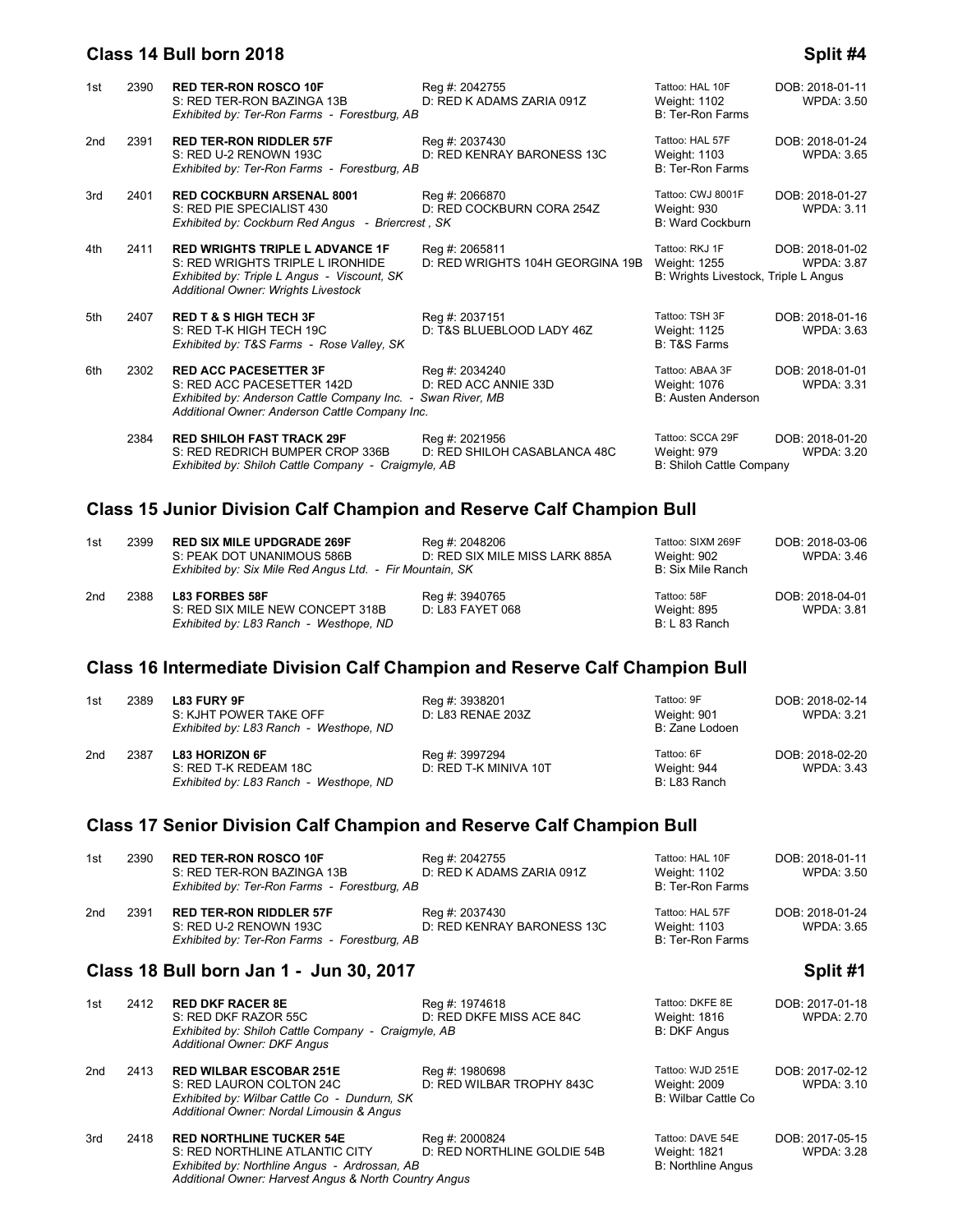| 4th | 2417 | <b>RED MPV HANNIBAL 25E</b><br>S: RED LAZY MC MIGHTY 198B<br>Exhibited by: Lazy MC Angus - Bassano, AB                                                  | Reg #: 2014973<br>D: RED MPV GRANET 14Y      | Tattoo: MPV 25E<br>Weight: 2079<br><b>B: Mike Verbeek</b>           | DOB: 2017-02-12<br><b>WPDA: 3.21</b> |
|-----|------|---------------------------------------------------------------------------------------------------------------------------------------------------------|----------------------------------------------|---------------------------------------------------------------------|--------------------------------------|
| 5th | 2414 | <b>RED T &amp; S NEW DIRECTION 13E</b><br>S: RED ANDRAS NEW DIRECTION R240<br>Exhibited by: T&S Farms - Rose Valley, SK                                 | Reg #: 1975145<br>D: RED T&S ROSE 18W        | Tattoo: TSH 13E<br>Weight: 1920<br><b>B: T&amp;S Farms</b>          | DOB: 2017-01-18<br><b>WPDA: 2.85</b> |
| 6th | 2415 | <b>RED LAZY MC EDISON 126E</b><br>S: RED TER-RON PARKER 34A<br>Exhibited by: Compass Ranch - Cochrane, AB                                               | Reg #: 1972635<br>D: RED LAZY MC CRISTY 132X | Tattoo: CBM 126E<br>Weight: 2020<br>B: Lazy MC Angus                | DOB: 2017-02-13<br><b>WPDA: 3.12</b> |
|     |      | <b>Class 20 Junior Champion and Reserve Junior Champion Bull</b>                                                                                        |                                              |                                                                     |                                      |
| 1st | 2412 | <b>RED DKF RACER 8E</b><br>S: RED DKF RAZOR 55C<br>Exhibited by: Shiloh Cattle Company - Craigmyle, AB<br>Additional Owner: DKF Angus                   | Reg #: 1974618<br>D: RED DKFE MISS ACE 84C   | Tattoo: DKFE 8E<br><b>Weight: 1816</b><br><b>B: DKF Angus</b>       | DOB: 2017-01-18<br><b>WPDA: 2.70</b> |
| 2nd | 2413 | <b>RED WILBAR ESCOBAR 251E</b><br>S: RED LAURON COLTON 24C<br>Exhibited by: Wilbar Cattle Co - Dundurn, SK<br>Additional Owner: Nordal Limousin & Angus | Reg #: 1980698<br>D: RED WILBAR TROPHY 843C  | Tattoo: WJD 251E<br>Weight: 2009<br><b>B: Wilbar Cattle Co</b>      | DOB: 2017-02-12<br><b>WPDA: 3.10</b> |
|     |      | Class 21 Bull born 2016                                                                                                                                 |                                              |                                                                     | Split #1                             |
| 1st | 2423 | <b>RED WILDMAN GUNNERY 611D</b><br>S: RED LAZY MC GUNNER 144B<br>Exhibited by: Pugh Farms - Edgerton, AB<br>Additional Owner: Wildman Livestock         | Reg #: 1924330<br>D: RED WILDMAN SARA 915W   | Tattoo: BGW 611D<br>Weight: 2340<br><b>B: Brett Gregory Wildman</b> | DOB: 2016-02-15<br><b>WPDA: 2.31</b> |
| 2nd | 2425 | <b>RED BLAIRS WEST ENTERPRISE 33D</b><br>S: RED SIX MILE SIGNATURE 295B<br>Exhibited by: South View Ranch - Ceylon, SK                                  | Reg #: 1943106<br>D: RED BLAIRS SUGRLAND 5X  | Tattoo: MJNB 33D<br>Weight: 2348<br>B: Blairs.Ag Catte Co.          | DOB: 2016-02-06<br><b>WPDA: 2.30</b> |
| 3rd | 2424 | KJHT POWER TAKE OFF<br>S: RED SOO LINE POWER EYE 161X<br>Exhibited by: L83 Ranch - Westhope, ND                                                         | Reg #: 3525459<br><b>D: SRA PAINTBUCKET</b>  | Tattoo: 6717<br>Weight: 2442<br>B: Hannah Taylor                    | DOB: 2016-02-04<br><b>WPDA: 2.39</b> |
| 4th | 2422 | <b>RED DKF TITANIUM 116D</b><br>S: DKF ELIMINATOR 152B<br>Exhibited by: Kenray Ranch - Redvers, SK                                                      | Reg #: 1918765<br>D: RED DKF MISS SMASH 16U  | Tattoo: DKF 116D<br><b>Weight: 2270</b><br>B: DKF Red & Black Angus | DOB: 2016-02-12<br><b>WPDA: 2.24</b> |
| 5th | 2420 | <b>RED DKF DISTINGUISHED 16D</b><br>S: DKF ENTOURAGE 16B<br>Exhibited by: DKF Red & Black Angus - Gladmar, SK<br>Additional Owner: Jensen Red Angus     | Reg #: 1918691<br>D: RED RSL CHETA BELL 51B  | Tattoo: DKF 16D<br>Weight: 2135<br>B: DKF Red & Black Angus         | DOB: 2016-01-21<br><b>WPDA: 2.06</b> |
| 6th | 2419 | <b>RED MAR MAC DEBUT 70D</b><br>S: RED WINDY HILL ZEPPELIN 1240Z<br>Exhibited by: Shiloh Cattle Company - Craigmyle, AB                                 | Reg #: 1925055<br>D: RED MCRAE'S RUBY 10T    | Tattoo: KOF 70D<br>Weight: 2452<br><b>B: Shiloh Cattle Company</b>  | DOB: 2016-02-05<br><b>WPDA: 2.40</b> |

7th 2421 **RED ACC PACESETTER 158D** Reg #: 1931393 Tattoo: ABAA 158D DOB: 2016-04-11<br>S: ACC PACESETTER 73B D: ACC CLAIRE 42A Weight: 2296 WPDA: 2.40 S: ACC PACESETTER 73B D: ACC CLAIRE 42A Weight: 2296<br>
Exhibited by: Anderson Cattle Company Inc. - Swan River. MB B: 2006 B: Austen Anderson *Exhibited by: Anderson Cattle Company Inc. - Swan River, MB* 

#### **Class 22 Senior Champion and Reserve Senior Champion Bull**

| 1st             | 2423 | <b>RED WILDMAN GUNNERY 611D</b><br>S: RED LAZY MC GUNNER 144B<br>Exhibited by: Pugh Farms - Edgerton, AB<br>Additional Owner: Wildman Livestock | Reg #: 1924330<br>D: RED WILDMAN SARA 915W  | Tattoo: BGW 611D<br>Weight: 2340<br>B: Brett Gregory Wildman | DOB: 2016-02-15<br><b>WPDA: 2.31</b> |
|-----------------|------|-------------------------------------------------------------------------------------------------------------------------------------------------|---------------------------------------------|--------------------------------------------------------------|--------------------------------------|
| 2 <sub>nd</sub> | 2425 | <b>RED BLAIRS WEST ENTERPRISE 33D</b><br>S: RED SIX MILE SIGNATURE 295B<br>Exhibited by: South View Ranch - Ceylon, SK                          | Reg #: 1943106<br>D: RED BLAIRS SUGRLAND 5X | Tattoo: MJNB 33D<br>Weight: 2348<br>B: Blairs.Ag Catte Co.   | DOB: 2016-02-06<br>WPDA: 2.30        |

#### **Class 23 Grand Champion and Reserve Grand Champion Bull**

| 1st | 2412 | <b>RED DKF RACER 8E</b><br>S: RED DKF RAZOR 55C<br>Exhibited by: Shiloh Cattle Company - Craigmyle, AB<br>Additional Owner: DKF Angus | Reg #: 1974618<br>D: RED DKFE MISS ACE 84C | Tattoo: DKFE 8E<br>Weight: 1816<br>B: DKF Angus | DOB: 2017-01-18<br><b>WPDA: 2.70</b> |
|-----|------|---------------------------------------------------------------------------------------------------------------------------------------|--------------------------------------------|-------------------------------------------------|--------------------------------------|
| 2nd | 2423 | <b>RED WILDMAN GUNNERY 611D</b>                                                                                                       | Reg #: 1924330                             | Tattoo: BGW 611D                                | DOB: 2016-02-15                      |

S: RED LAZY MC GUNNER 144B<br>
Exhibited by: Pugh Farms - Edgerton, AB<br>
Exhibited by: Pugh Farms - Edgerton, AB<br>
B: Brett Gregory Wildman *Exhibited by: Pugh Farms - Edgerton, AB Additional Owner: Wildman Livestock*